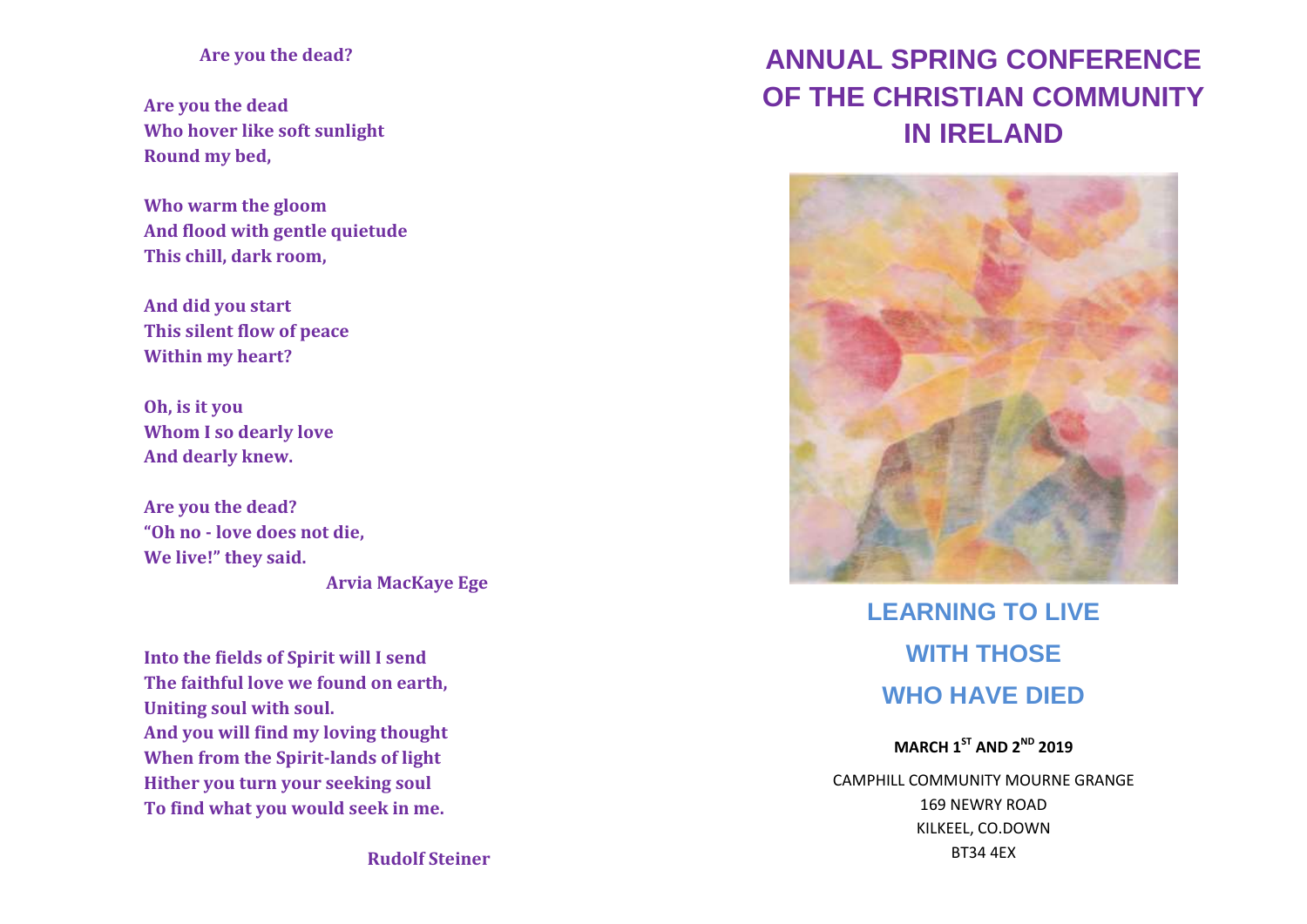## **PROGRAMME**

## FRIDAY 1<sup>ST</sup> MARCH

| $17.00 - 18.00$                | <b>ARRIVAL AND REGISTRATION</b>                                                                                                      |
|--------------------------------|--------------------------------------------------------------------------------------------------------------------------------------|
| 18.00 - 19.00                  | <b>COMMON SUPPER</b>                                                                                                                 |
| $19.30 - 20.30$                | <b>WELCOME FOLLOWED BY</b><br><b>CONTRIBUTIONS ON THE THEME</b>                                                                      |
| 20.45                          | <b>CLOSE OF DAY SERVICE</b>                                                                                                          |
| SATURDAY 2 <sup>nd</sup> MARCH |                                                                                                                                      |
| 9.30                           | THE ACT OF CONSECRATION OF MAN                                                                                                       |
| 10.30                          | <b>TEA BREAK</b>                                                                                                                     |
| $11.00 - 11.45$                | <b>CONTRIBUTION ON THEME</b><br>BY REV. TOM RAVETZ                                                                                   |
| $12.00 - 12.45$                | <b>CONVERSATION GROUPS ON THE</b><br><b>THEME</b>                                                                                    |
| 13.00                          | LUNCH                                                                                                                                |
| 14.30 - 15.15                  | <b>ARTISTIC GROUPS:</b><br><b>EURYTHMY WITH KAZU KIMURA;</b><br><b>SPEECH WITH CONNOR JORDAN;</b><br><b>PAINTING WITH LISA PERRY</b> |
| $15.30 - 16.30$                | PLENUM AND SHARING FROM ALL<br><b>OUR CONGREGATIONS</b>                                                                              |
| $16.30 - 16.45$                | <b>TFA BRFAK</b>                                                                                                                     |
| 16.50                          | <b>CLOSE OF DAY SERVICE</b>                                                                                                          |

# **Learning to live with those who have died**

What happens to us after we die? Can we stay connected with those who have died? How do we do that? Can we help our loved ones who have died? Can they help us? In many traditions of the past and in eastern religions people have always sought answers to these questions. And at one time western Christianity could also still help people orientate themselves about these matters. But with the dawn of our scientific age much of this knowledge has been lost. Here in Ireland some of the good traditions of the past live on. A wake of three days when everyone comes to pay their last respects is still the norm in many places. And many people feel in their hearts that the connection with their loved ones continues after their death. But we don't often talk about these questions. In our conference we hope to share and listen and learn together so that we can help each other on this side of the threshold and beyond.